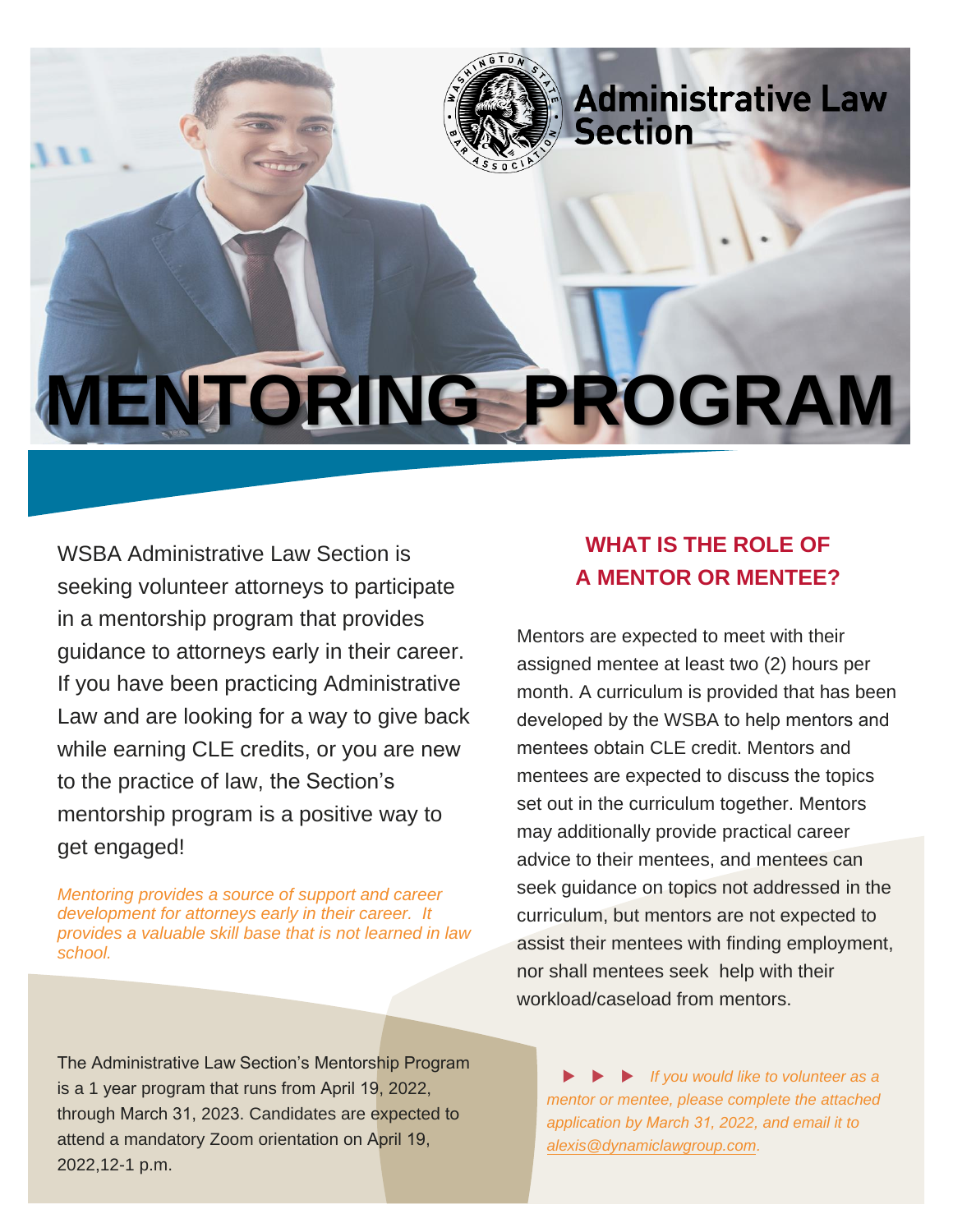

## **WSBA Administrative Law Section 2022 Mentor/Mentee Program APPLICATION**

Mentee placement is dependent upon Mentor participation.

The program commences on April 19, 2022, and continues through March 31, 2023

Participation in the program requires attendance at a mandatory Zoom orientation on April 19, 2022, from 12 - 1 p.m. The Zoom link will be provided prior to the orientation.

These questions are designed for matching purposes so that mentors and mentees with similar interests, practice areas, and geographic proximity are appropriately placed together.

Please complete the following questions and submit to Alexis Hartwell-Gobeske at alexis@dynamiclawgroup.com on or before March 31, 2022.

| 1. Full name: |  |
|---------------|--|
| Bar number:   |  |

| County of work/residence: |  |
|---------------------------|--|
| Years of practice:        |  |
| Email:                    |  |

Phone number: \_\_\_\_\_\_\_\_\_\_\_\_\_\_\_\_\_\_\_\_\_\_\_\_\_\_

- 2. Participation in the program requires membership in the WSBA Administrative Law Section for mentors. This requirement is waived for mentees, but mentee applicants are expected to practice in or have a desire to practice in administrative law. Are you currently a member of the section or will you become one prior to the start of the program?
	- □ I am currently a member of the Administrative Law Section
	- $\Box$  I am not currently a member of the Administrative Law Section but will become one prior to the start of the program
	- $\Box$  I am applying as a mentee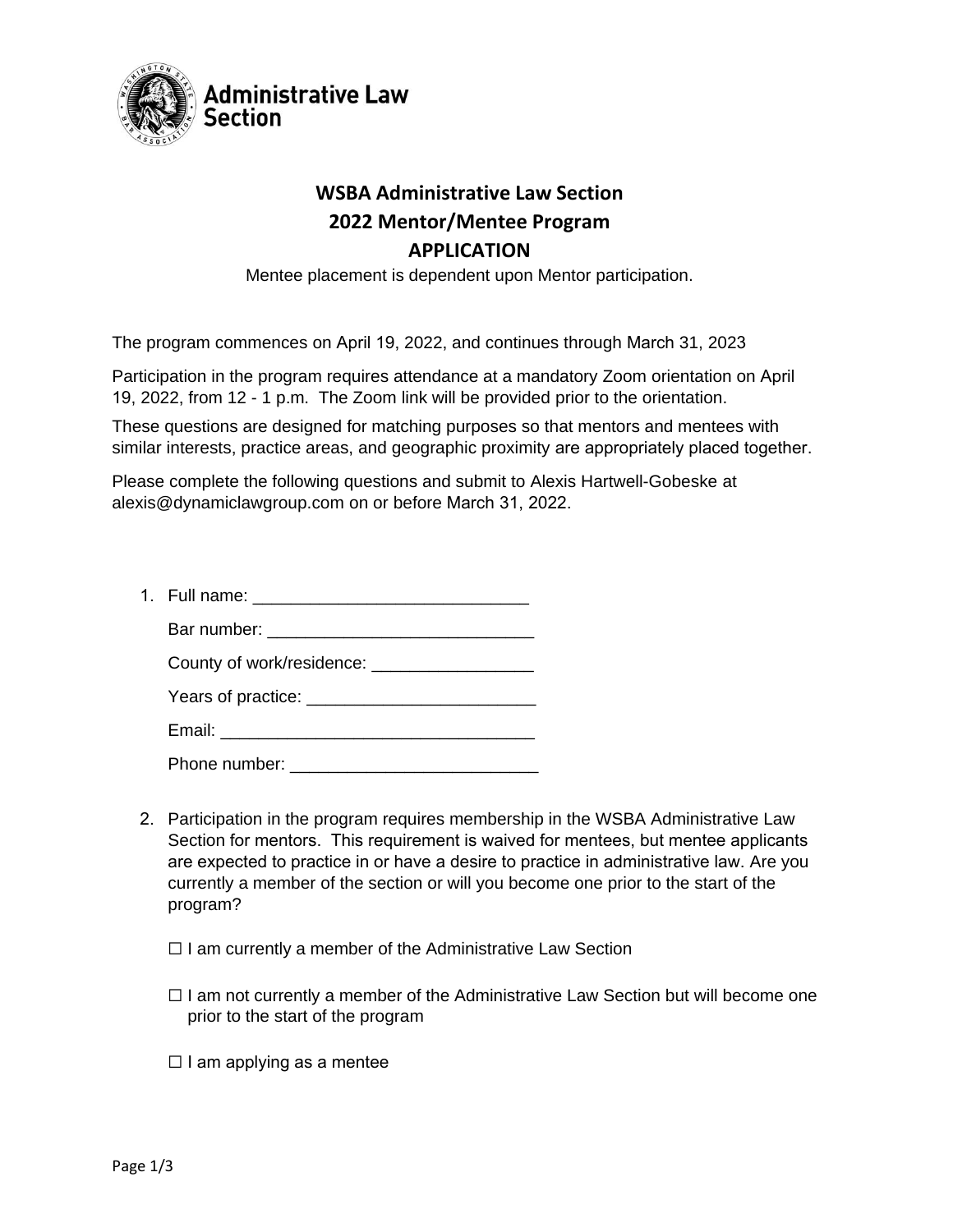

3. Are you able to attend the mandatory April 19th orientation from 12 - 1 p.m.

| virtually? | $\Box$ Yes | $\Box$ No |
|------------|------------|-----------|
|            |            |           |

- 4. Are you applying to be a mentor or a mentee?  $□$  Mentor  $□$  Mentee
- 5. Are you able to commit at least two (2) hours per month during the course of this program to establish and maintain a relationship?  $□$  Yes  $□$  No

\_\_\_\_\_\_\_\_\_\_\_\_\_\_\_\_\_\_\_\_\_\_\_\_\_\_\_\_\_\_\_\_\_\_\_\_\_\_\_\_\_\_\_\_\_\_\_\_\_\_\_\_\_\_\_\_\_\_\_\_\_\_\_\_\_\_\_\_\_\_ \_\_\_\_\_\_\_\_\_\_\_\_\_\_\_\_\_\_\_\_\_\_\_\_\_\_\_\_\_\_\_\_\_\_\_\_\_\_\_\_\_\_\_\_\_\_\_\_\_\_\_\_\_\_\_\_\_\_\_\_\_\_\_\_\_\_\_\_\_\_ \_\_\_\_\_\_\_\_\_\_\_\_\_\_\_\_\_\_\_\_\_\_\_\_\_\_\_\_\_\_\_\_\_\_\_\_\_\_\_\_\_\_\_\_\_\_\_\_\_\_\_\_\_\_\_\_\_\_\_\_\_\_\_\_\_\_\_\_\_\_ \_\_\_\_\_\_\_\_\_\_\_\_\_\_\_\_\_\_\_\_\_\_\_\_\_\_\_\_\_\_\_\_\_\_\_\_\_\_\_\_\_\_\_\_\_\_\_\_\_\_\_\_\_\_\_\_\_\_\_\_\_\_\_\_\_\_\_\_\_\_ \_\_\_\_\_\_\_\_\_\_\_\_\_\_\_\_\_\_\_\_\_\_\_\_\_\_\_\_\_\_\_\_\_\_\_\_\_\_\_\_\_\_\_\_\_\_\_\_\_\_\_\_\_\_\_\_\_\_\_\_\_\_\_\_\_\_\_\_\_\_ \_\_\_\_\_\_\_\_\_\_\_\_\_\_\_\_\_\_\_\_\_\_\_\_\_\_\_\_\_\_\_\_\_\_\_\_\_\_\_\_\_\_\_\_\_\_\_\_\_\_\_\_\_\_\_\_\_\_\_\_\_\_\_\_\_\_\_\_\_\_

\_\_\_\_\_\_\_\_\_\_\_\_\_\_\_\_\_\_\_\_\_\_\_\_\_\_\_\_\_\_\_\_\_\_\_\_\_\_\_\_\_\_\_\_\_\_\_\_\_\_\_\_\_\_\_\_\_\_\_\_\_\_\_\_\_\_\_\_\_\_ \_\_\_\_\_\_\_\_\_\_\_\_\_\_\_\_\_\_\_\_\_\_\_\_\_\_\_\_\_\_\_\_\_\_\_\_\_\_\_\_\_\_\_\_\_\_\_\_\_\_\_\_\_\_\_\_\_\_\_\_\_\_\_\_\_\_\_\_\_\_ \_\_\_\_\_\_\_\_\_\_\_\_\_\_\_\_\_\_\_\_\_\_\_\_\_\_\_\_\_\_\_\_\_\_\_\_\_\_\_\_\_\_\_\_\_\_\_\_\_\_\_\_\_\_\_\_\_\_\_\_\_\_\_\_\_\_\_\_\_\_ \_\_\_\_\_\_\_\_\_\_\_\_\_\_\_\_\_\_\_\_\_\_\_\_\_\_\_\_\_\_\_\_\_\_\_\_\_\_\_\_\_\_\_\_\_\_\_\_\_\_\_\_\_\_\_\_\_\_\_\_\_\_\_\_\_\_\_\_\_\_ \_\_\_\_\_\_\_\_\_\_\_\_\_\_\_\_\_\_\_\_\_\_\_\_\_\_\_\_\_\_\_\_\_\_\_\_\_\_\_\_\_\_\_\_\_\_\_\_\_\_\_\_\_\_\_\_\_\_\_\_\_\_\_\_\_\_\_\_\_\_

6. Why do you want to be a mentor/mentee?

7. What do you expect to get out of the mentor/mentee relationship?

8. What areas of administrative law do you currently practice, have special experience in, or want more experience in (check all that apply – the more information you can provide, the better able we are to match you with your mentor/mentee):

\_\_\_\_\_\_\_\_\_\_\_\_\_\_\_\_\_\_\_\_\_\_\_\_\_\_\_\_\_\_\_\_\_\_\_\_\_\_\_\_\_\_\_\_\_\_\_\_\_\_\_\_\_\_\_\_

- ☐ Public records
- ☐ Hearings/appeals
- ☐ Rulemaking
- □ State/city/federal
- $\square$  Legislative
- ☐ Other (please describe):